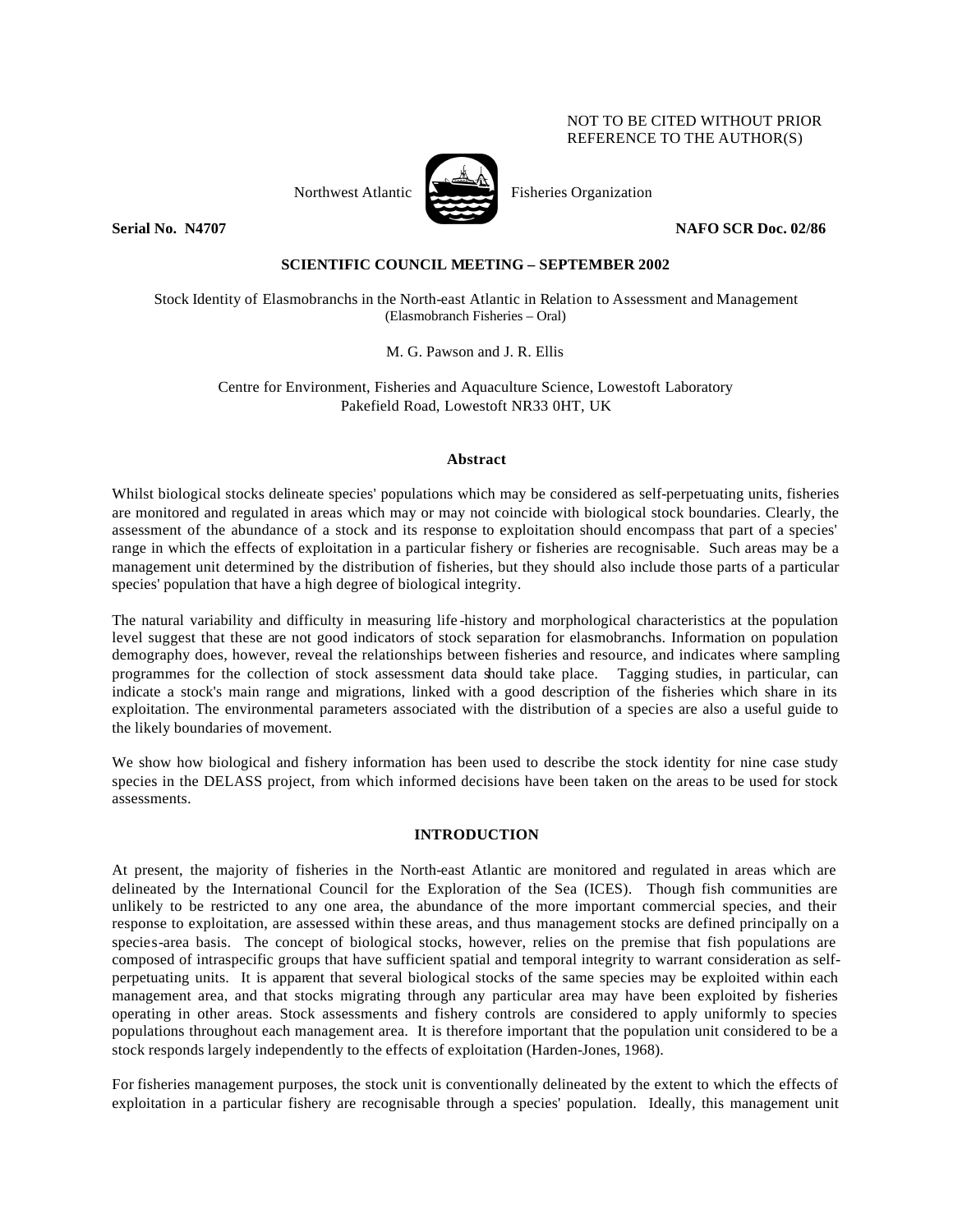should also have a high degree of biological integrity, particularly when planning the collection of data to be used in stock assessments. Whilst there is also a need to ensure conservation of habitat, prevent the loss of genetic diversity and minimise the selective effects of fishing (Rymen, 1991), the priority for elasmobranch populations is that existing fisheries management strategies are improved within current constraints. Nevertheless, knowledge of the distribution, integrity and separation of marine resource stocks is fundamental to effective management in both the short term and more strategically. Since the funding for fisheries biology and management has been predominantly a reactive process, few commercially important elasmobranch species were subject to study before they began to be exploited. The major aim of this paper is to present a rationale for collecting and analysing information describing the identification and distribution of the stocks of commercially important elasmobranch species in relation to their assessment and management. We discuss the relative merits and disadvantages of the various techniques for elasmobranch fishes, and describe how different sources of information have been used to delineate stock assessment units for nine case study species in the European DELASS project.

## **METHODS OF STOCK IDENTIFICATION**

Many approaches to the biogeographical identification of teleost stocks have been adopted for elasmobranch species; these include studies on the distribution and relative abundance of various life-history stages, marks and tags, both natural and artificial, meristics and morphometrics, parasites, population genetics and life-history parameters. The rationale behind each of the methods available for stock identification is detailed in references written by specialists in their respective disciplines, and summarised in Pawson and Jennings (1996).

#### **(1) Distribution and Abundance**

Data that describe the distribution and relative abundance of fish, and preferably for the various stages in their lifehistory, often provide the basic information that assists with the recognition and delineation of areas used by different stocks. For teleost species, eggs and larvae can be sorted from plankton samples to identify spawning areas and seasons, or to investigate their movement to nursery areas. There are relatively few studies aimed at describing the distribution of spawning or juvenile elasmobranchs fish, though data from trawl surveys may be used to indicate their geographical distribution and relative abundance. The nursery areas used by some species are easily identified because they are often located in accessible inshore areas and the juveniles are present at high densities. In contrast, the distribution of juvenile deep-water sharks is poorly known. Moreover, there are few studies that reliably indicate the relationships between nursery areas and the adult stocks to which the juveniles will subsequently recruit. Such relationships are frequently assumed simply on the basis of geographical location, even though recruitment from nursery areas to the adult stock is potentially the most dispersive phase in a species' life-history. These connections are a vital component of understanding stock integrity, and this information is increasingly relevant to fisheries management, because stocks are being fished more intensively and juvenile fish frequently form a major and relatively unpredictable proportion of the catch. Moreover, knowledge of the abundance of juvenile fish is often the best evidence of stock status (i.e. breeding success).

Landings data from the commercial fishery may provide a valuable indication of general population distribution and movements that could not be obtained on such an extensive basis by any other means. In order to obtain indices of relative abundance, however, it is desirable to standardise landings data from different areas by allowing for variations in fishing effort. In many cases, this is difficult or impossible to achieve, because any given species may be caught by a range of methods, in both directed and non-directed fisheries, and gear selectivity and efficiency is usually unknown. Additionally, size limits and landings quotas have encouraged fishermen to discard a proportion of the actual catch at sea, and this will not be recorded in official landings statistics, which frequently record certain groups of elasmobranchs (e.g. skates and rays, dogfishes and hounds, and deep-water sharks) as mixed species groups. Nevertheless, abundance indices can be successfully calculated for a few fishing methods, for example trawling, where landings may be expressed per hour of fishing, weighted by the power of the vessel or other factors which correct for catching power (**examples for spurdog, rays to be provided**).

Groundfish surveys are potentially valuable for the study of stock movements and distribution, because the fish captured can be identified to species level and catch rates are based on standardised sampling at known survey sites. Whilst the gear used may not represent the most efficient means of catching the species in question, the standardised approach may allow the relative abundance of a particular species in different areas to be estimated. Though abundance indices are often derived from surveys by different vessels at various times, and the interpretation of the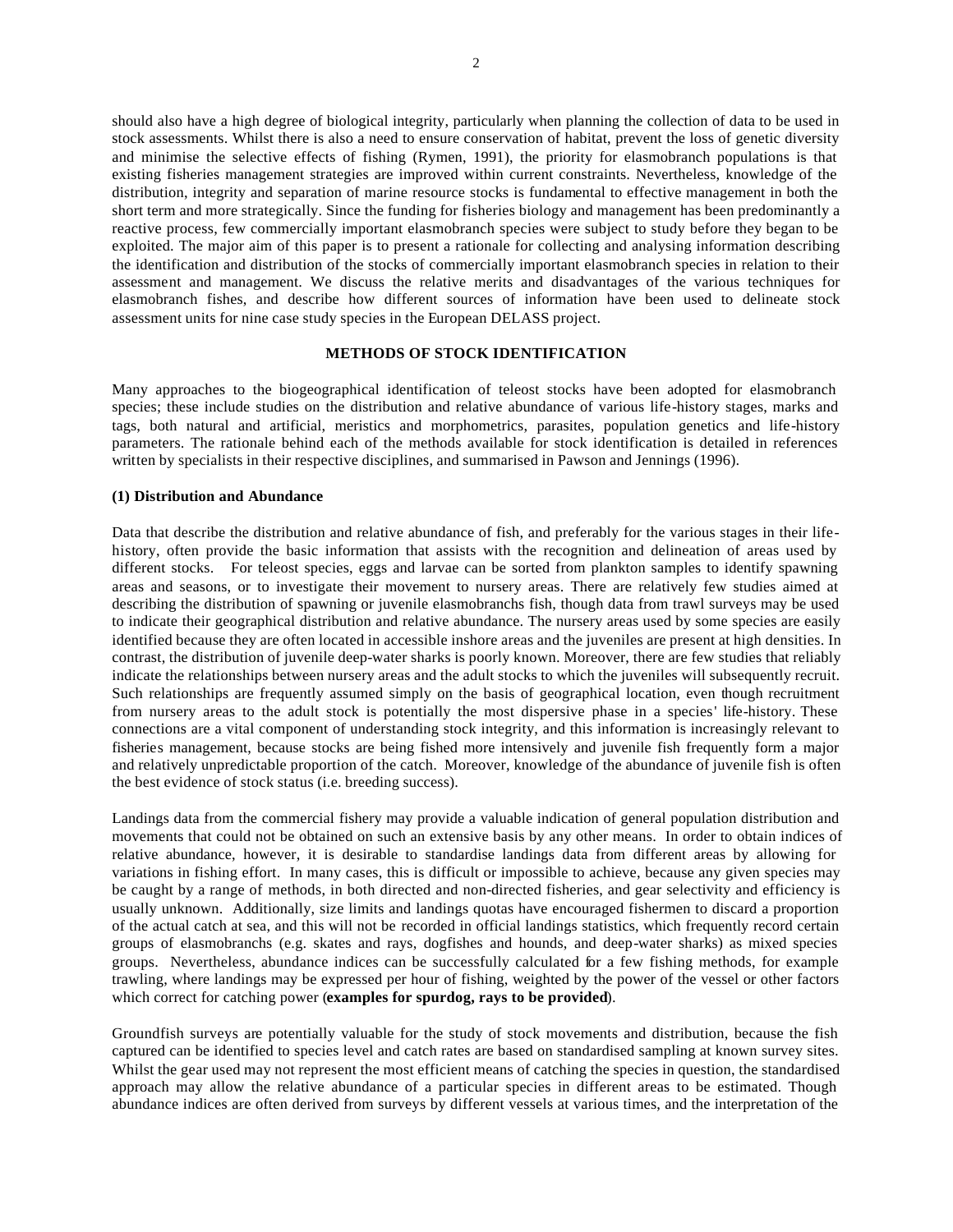results is complicated by several sources of variability, they can provide a good preliminary indication of the species' general distribution.

Stock identification is rarely the primary aim of studies describing fish distribution and relative abundance and, as a result, many are too infrequent or geographically imprecise to provide good evidence of stock separation. Additionally, they are not of direct use for the identification of individuals in areas where stocks mix. Nevertheless, the ICES Study Group on Elasmobranch Fishes has used the international bottom trawl survey CPUE as a means of studying the relationships between thornback rays (*Raja clavata*) in the North Sea and English Channel. (**Further details to be provided.)**. This hypothesis is supported by independent tagging studies.

## **(2) Natural marks - parasites**

Fish may encounter parasites in specific geographic regions during their life. These may "mark" the fish, which then carry an identifiable natural tag indicating the habitat occupied previously. Thus, investigations of the parasite loading of fishes may provide information about their life-history, movements and stock identity.

The identification of parasites as natural tags offered several advantages over artificial tags. In particular, when fish have to be captured for tagging, it is possible to mark only a very small proportion of fish in the stock, and even smaller numbers of fish are recaptured. Parasites are found in delicate fish and those which inhabit deep water which, at present, cannot be marked effectively using artificial tags. Parasites are also cheaply sampled, as fish only need to be caught once, and can rapidly provide preliminary information to aid the design of expensive and complex population sampling and tagging studies.

To interpret the results of parasite studies, it is important to know parasite longevity in the host and the capacity of parasites to infect fish at different stages of their life-history. The infective stages should also have a discontinuous distribution in space and time (Lester, 1990). Subsequent examination of an infected fish would indicate the fishes' former habitats, and may allow it to be distinguished from other fish of the same species but different origins. Parasite studies have allowed the identification of fish from different stocks in areas where the stocks mix (**examples from A. Moore on Lesser spotted digfish; McVicar on cuckoo rays; J. Caira review, etc)**.

Whilst parasite studies may be validated using conventional tagging data, parasites also share some of the disadvantages associated with artificial tags. In particular, they will not permit stock boundaries to be recognised when sampling effort is low, or if the infection by a parasite is not uniform throughout a particular fish stock.

#### **(3) Chemical contaminants.**

Fishes that spend part of their life-history in chemically-contaminated water may absorb or ingest these chemicals. In subsequent years, the chemicals may remain in certain body tissues, and provide an indication of the former lifehistory of the fish. Whereas such sources are sometimes present in fluvial and estuarine environments, few such sources are available in the open marine environment, and such studies have not been applied to elasmobranchs.

## **(4) Artificial marks and Tags**

Historically, one of the most frequently used approaches to the study of stock identity and migration involves marking fish. As with any other method of stock identification, successful interpretation of the results relies on a good knowledge of the sampling regime, both in catching fish for tagging and in recapturing marked fish. Hence, a practical knowledge of the distribution of the commercial/recreational fisheries effort is important.

 A comprehensive review of marking methods is provided by Parker *et al.* (1991). The principal tagging methods adopted for studies of stock identification and migration in elasmobranchs have been those using serially-coded external tags, which have the greatest longevity and which allow the identification of individual fish. Many factors are known to affect the probability of tagged fish being recaptured and returned, including the method of capturing and handling fish, the choice of tag (Pawson *et al*., 1987), and the condition of the fish after tagging (Beverton and Bedford, 1963).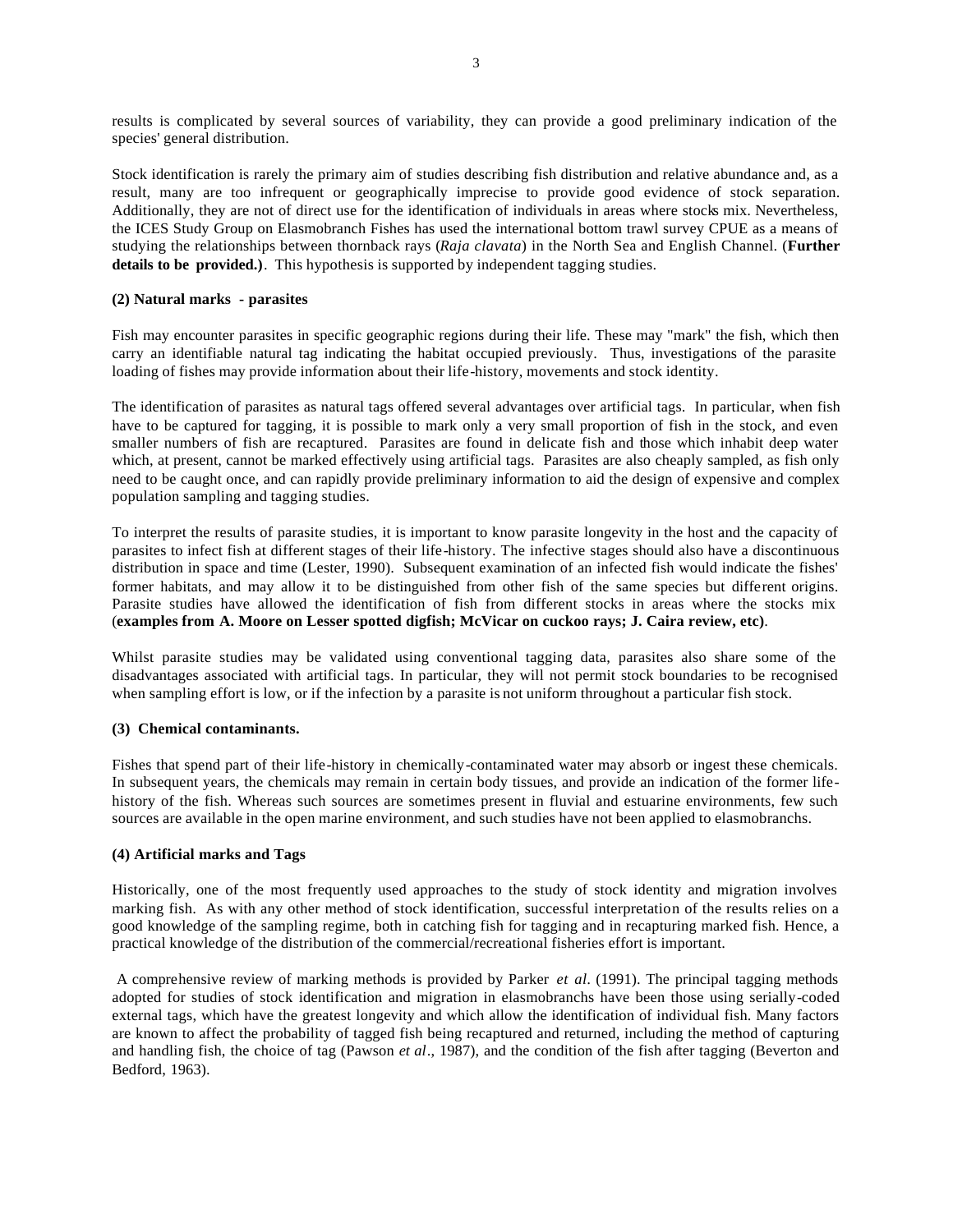The majority of tagged marine fish are recaptured by commercial fishermen who are not trained to search for tags, but their efforts to find and report tagged fish may be encouraged by publicity and reward systems (Horsted, 1963). (**Elasmobranch examples to be provided)**

### **(5) Meristics and Morphometrics**

The meristic characters that are most often used to distinguish teleost fish from different stocks are typically counts of serially repeated elements such as vertebrae, fin rays and gill rakers. Whilst the mean counts of meristic characters may be significantly different for samples from separate populations of a species, the allocation of a single fish to a specific stock may not be possible, because intra-stock variation in individual meristic counts can be almost as large as inter-stock variation.

Whilst meristic characters may indicate when juvenile fish come from stock-specific nursery environments, the differences, if due to environment alone, may only be identifiable or reliable within years.

Morphometric analyses have frequently provided a valuable means of distinguishing fish from different origins and, as one component of a multidisciplinary study of stock identity, they can provide useful results. Fish, however, are phenotypically more variable than most other vertebrates, and very large samples of fish may be required to elucidate morphometric differences between stocks. The methodology may not be validated without the support of complementary studies describing the interactions between genotype, environment and stages of development (Ihssen *et al*., 1981). Furthermore, given the large size and relatively low abundance of many elasmobranch fish, the collection of sufficient biological material can be logistically difficult.

The examination of calcified structures (e.g. scales and otoliths) is a common means by which to attempt stock discrimination in teleost fish. However, such calcified hard parts are lacking in elasmobranchs and will not be considered further.

### **(6) Genetics**

Observations of differences in morphology and life -history patterns among con-specific fish populations led to the expectation of genetic differentiation within many fish species, and constitutes the basis for the "genetic stock": a reproductively isolated unit which is genetically different from other stocks (Jamieson, 1974). The results of genetic studies have often been assumed to provide a reliable basis for stock identification, because they consider fixed genotypic differences between individuals and stocks, surviving successive generations within stable breeding populations, rather than phenotypic differences that may be environmentally influenced. For the present purposes, however, this idea appears to be less applicable to marine fish because there are few barriers to migration between populations breeding in the sea, and the amount of gene flow between populations needed to maintain genetic homogeneity is very small (e.g. Grant and Utter, 1984). Carvahlo and Hauser (1994) review the genetic tools that have been used to provide information on stock structure.

Apart from applications to salmonid populations, genetic studies have rarely provided information which is of value to those addressing fishery management problems (Utter, 1991). Indeed other methods, such as tagging studies, have yielded better small-scale resolution, because they are more sensitive to the effects of short-term environmental and population events (Ihssen *et al*., 1981).

The chief difficulties arise when genetic analyses fail to provide evidence of stock separation. This does not necessarily indicate that there are no components within the fishery which have sufficient reproductive integrity to be treated as stocks for management purposes. Indeed, some species populations may comprise a number of stock units which have sufficient integrity in the medium term to be managed independently, since they respond independently to the effects of exploitation. The transfer of a few individuals between stocks (and thus the maintenance of genetic homogeneity within the population as a whole) may have little consequence to fishery managers.

With respect to elasmobranch fishes, there are few published studies that examine genetic differences in sharks (Heist, 1999). Species for which some data are available include *Isurus oxyrinchus* (Heist *et al.*, 1996a),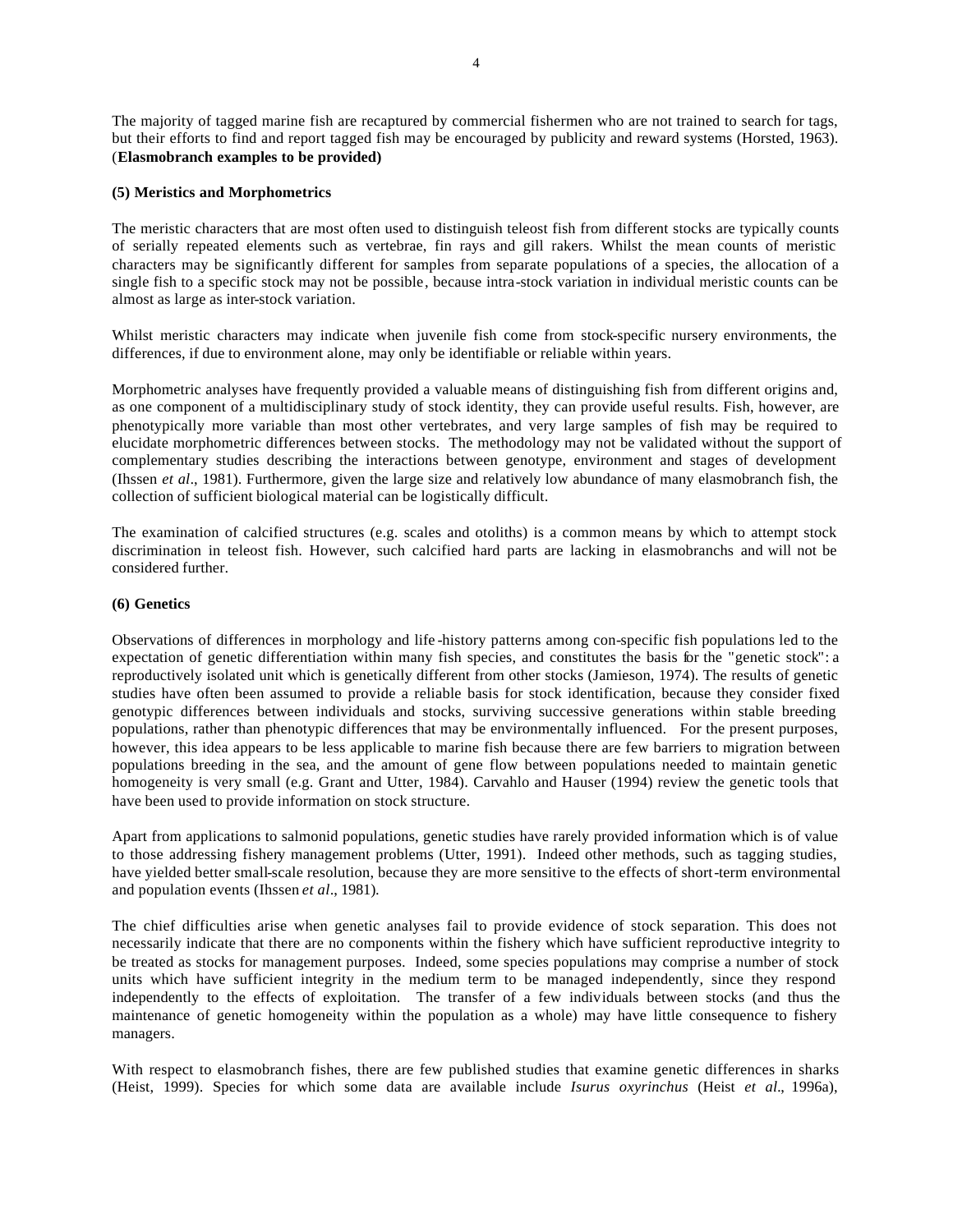*Rhizoprionodon terraenovae* (Heist *et al.*, 1996b), and other carcharhiniform sharks (Heist and Gold, 1998). Many shark species exhibit low genetic variation (Smith, 1986).

### **(7) Life-history parameters**

Fish populations exhibit a range of life-history parameters to fit particular ecological demands. Individual traits such as growth rate, size at maturity or longevity can be described parametrically and have provided a basis for differentiating stocks, though their extreme plasticity in response to short-term environmental variation often reduces their value. Furthermore, the collection of samples that provide results that are truly representative of the population is not easy and observed differences in life -history parameters can be due to inadequate sampling.

For species that have a wide geographical range, the collection of samples from a variety of sites can be problematic, and the use of published studies can be hampered by differences in sampling protocol and the times of data collection.

Knowledge of population structure, growth parameters and size/age at maturity can provide an important basis for the initial recognition of stock management units and the design of stock identification studies over broad spatial scales. However, such parameters cannot be used to indicate whether stocks are genetically discrete, or whether fish are exhibiting characteristic phenotypic responses to their local environment or the effects of exploitation. Accordingly, they are not a reliable means by which to define stocks in the long-term. As with meristic and morphometric techniques, life-history analyses may indicate differences between fish sampled from discrete regions, but are unlikely to enable small samples of fish to be identified to specific stocks. Thus, their use in areas where stocks mix is extremely limited.

## **RESULTS: Stock identity of nine case-study species (DELASS project)**

The following section summarises an interpretation of the available information for nine case study species in the DELASS project, in relation to stock identity for carrying out preliminary assessments.

#### **(1) Leafscale gulper shark (***Centrophorus squamosus***)**

The leafscale gulper shark is distributed over the NE Atlantic from Iceland to Senegal, but landings data by species are only available for Portugal and the Azores. French fisheries land leafscale gulper shark and Portuguese dogfish (see below) as *siki*. Data are available from experimental fishing and surveys, from Norway, Spain, Scotland and ireland (Girard, 2000). Males and immature females dominate samples west of Ireland and Britain and at Hatton Bank, while individuals <80 cm are only available in Portuguese surveys. Data on stock identity are inconclusive, though available evidence suggests that this species is highly migratory. The DELASS project concluded that the stock to be assessed should be the NE Atlantic.

## **(2) Portuguese dogfish (***Centroscymnus coelolepis***)**

Portuguese dogfish is distributed over the NE Atlantic from Iceland to Senegal and also occurs off South Africa in depths down to 3 600 m. Landings data are available for France and Portugal, though France (and Ireland for 2000 and 2001) only have data for two species combined, *C. coelolepis* and *C. squamosus*, known as "siki". Very few small individuals have been recorded in the NE Atlantic. There is a lack of knowledge on migrations, though it is known that females move to shallower waters for parturition and vertical migration seems to occur (Clarke et al. 2001). Stock identity is difficult given that, for many countries, deep-water sharks landings often consist of several species. The DELASS project concluded that the stock to be assessed should be the NE Atlantic.

#### **(3) Kitefin shark (***Dalatias licha***)**

The Azorean fishery for kitefin shark started in the early-1970s, but data are fragmented. There are no tagging data, and no knowledge of horizontal migrations, but kitefin shark are caught wherever temperatures are around 10–11°C. Norwegian data (Hareide and Garnes, 2001) suggest that *D. licha* mainly occurs in ICES area X, and the DELASS project concluded that this ICES area was the most appropriate area for stock assessment.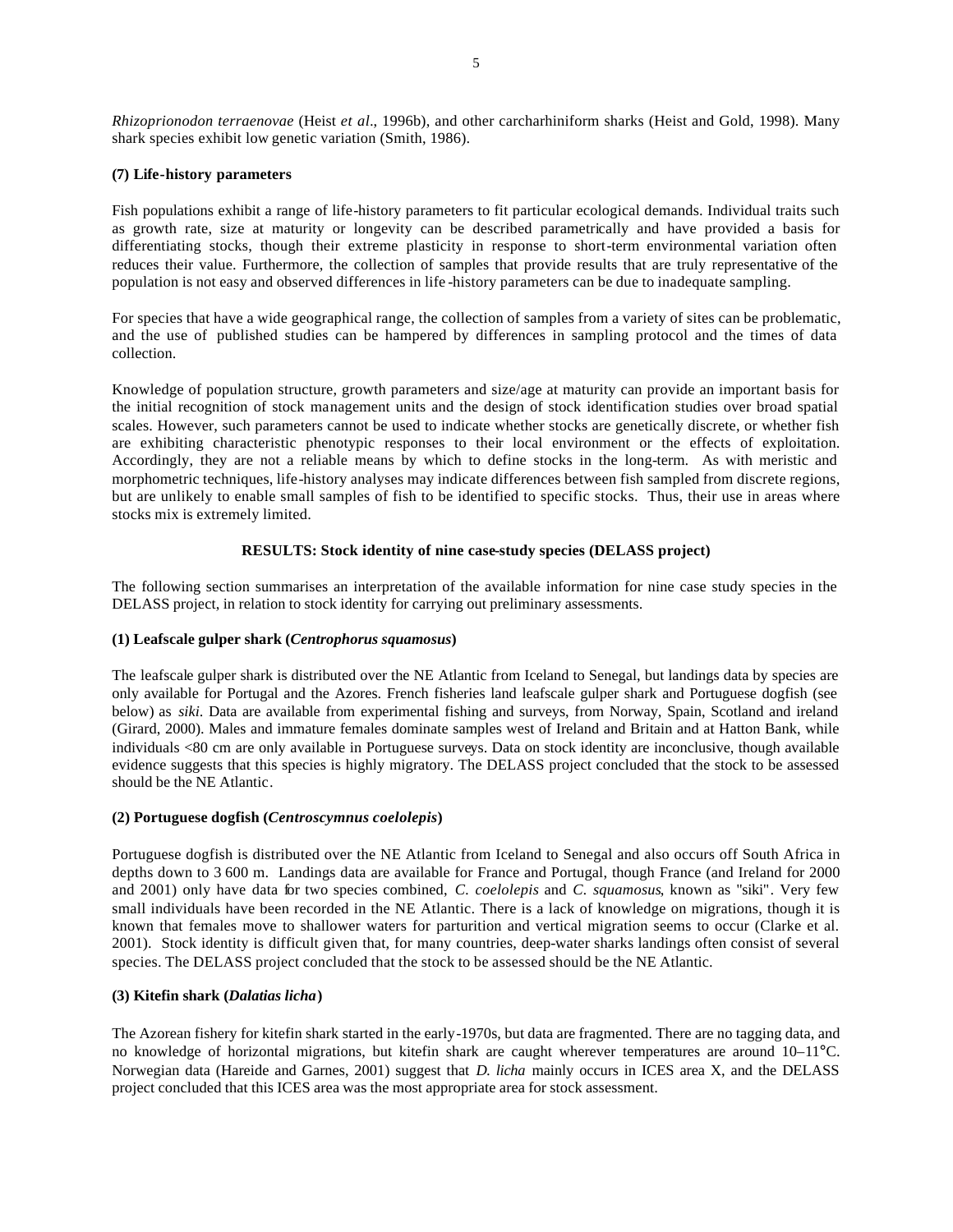### **(4) Spurdog (***Squalus acanthias***)**

Spurdog has a world-wide distribution, but tends to be most abundant on shelf waters. France, United Kingdom, Norway and Ireland all take spurdog in directed fisheries and as an important by-catch in trawl fisheries. Other European make smaller landings. There are no detailed studies on parasites nor on genetics and, though life history parameters are well established, different methodologies have been applied which make comparisons difficult. Several tagging experiments have been carried out which show a wide dispersal around north-western Europe, though few individuals cross the Atlantic (Vince, 1991). The use of survey information is hampered by spurdog aggregating by sex and size. The DELASS project concluded that the stock to be assessed should include the following ICES areas: Norwegian Sea (II a), Skagerrak (III a), North Sea (IV a-c), Iceland and Faroe Is (V a-b), north-western Scotland (VI ab) and the English Channel, Irish Sea and Celtic Sea (VII a-f). Landings from adjacent areas (e.g. Greenland, Barents Sea, Baltic and offshore waters (XII)) are low and, although *Squalus* spp. are taken in the Bay of Biscay and Cantabrian Sea (VIII) and off Portugal (IX), these landings could be comprised of *S. acanthias* and *S. blainvillei*. Additionally, very few fish tagged around the British Isles have been recaptured in the Bay of Biscay.

#### **(5) Blackmouth catshark (***Galeus melastomus***)**

Blackmouth catshark is widely distributed over the NE Atlantic and Mediterranean, and landings data are available for Spain and Portugal, with CPUE data from Norway and Ireland. It is heavily discarded in large-vessel fisheries in the north and in artisanal fisheries in the south. Estimates of relative abundance and length frequencies are available from Portuguese and Irish deep-water surveys. Although there is little information regarding the movements of scyliorhinids, many species tend to have localised populations and they are unlikely to undertake large-scale migrations. Hence, it is assumed that blackmouth catshark populations are essentially local, with one large population in which pseudo/metapopulation segments can be distinguished and treated as management units. Though it may be reasonable to nominate two stocks, one off the Portuguese continental coast and one in VII/VI, there are insufficient data to distinguish between them. It was decided to only undertake an assessment for area the waters off the Portuguese mainland (IX a), as this in where the only appropriate data are available.

### **(6) Lesser-spotted dogfish (***Scyliorhinus canicula***)**

The geographical distribution of lesser-spotted dogfish extends from Senegal to Norway, including the Mediterranean. It is generally not commercially exploited and the discard rate in the commercial fishery is very high (up to 90% in VIIIc). The only useful available data are from ICES area VIIIc for Spain. Tagging has resulted in most recaptures being reported from within a distance of 10 miles from the release area, and it seems that the species' distribution is continuous but with localised aggregations which are consistent over time. In the Cantabrian Sea, juveniles are found mostly in the eastern part, in deeper waters than adults, and they also occur in colder water. However, no information is available from shallow coastal areas. English surveys rarely catch juveniles, though hundreds of egg cases are caught in the Bristol Channel. There have been few studies on life-history parameters, though further north specimens grow bigger than in Spanish waters. Because lesser-spotted dogfish do not show a clear geographical migration, an assessment could in principle be based on localised populations within any arbitrary ICES division. The DELASS project concluded that assessing this species within the Cantabrian Sea (VIII c) was appropriate.

## **(7) Blue shark (***Prionace glauca***)**

Results from National Marine Fisheries Service, UK and Irish tagging programmes show the blue shark undertake extensive movements throughout the North Atlantic (Kohler *et al.*, 1998). There is little movement across the equator, or into the Mediterranean, indicating that any assessment of this species should be undertaken for the whole of the North Atlantic.

#### **(8) Cuckoo ray (***Leucoraja naevus***)**

Cuckoo ray occurs in the North Sea, Irish Sea, Celtic Sea and off north-west Scotland. Life-history parameters are available for several areas, though ageing is difficult, and results from the Celtic Sea are similar to those obtained for the North Sea. For most rays, no landings data or length frequency distributions are available by species, but French landings data are available for cuckoo ray by area since 1985 and survey data are available from western waters. The DELASS project concluded that the assessment area should focus on the Celtic Sea (ICES areas VII g, h, j).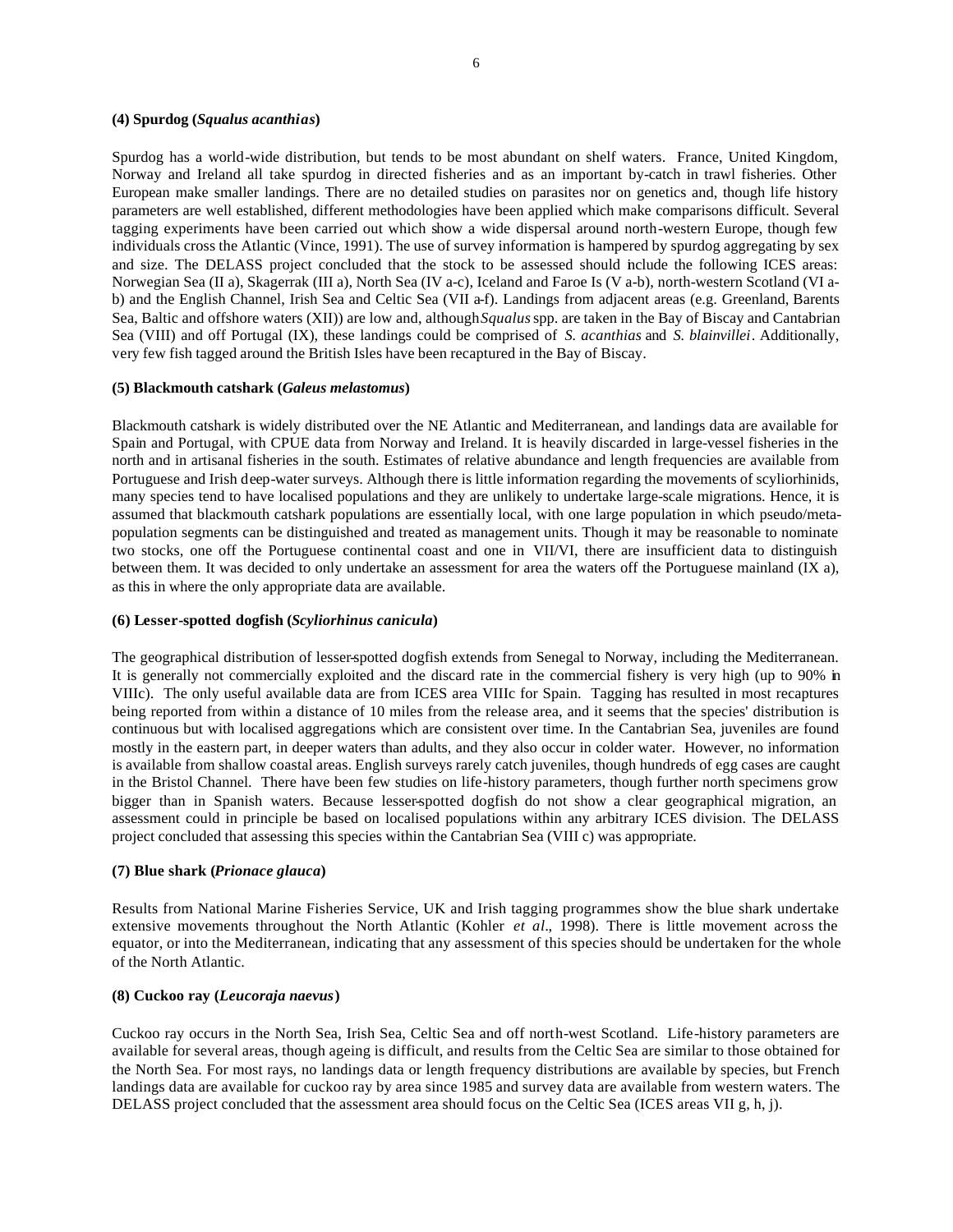### **(9) Thornback ray (***Raja clavata***)**

Although thornback ray are one of the dominant species in commercial landings of "skates and rays", most commercial landings data are for all *Raja* species combined and data by species are only available for France. However, survey data are available by species from the ICES International Bottom Trawl Survey (1991 to 1996). Tagging data illustrate that fish do not move far (Walker *et al*., 1997), and there seems to be little mixing between the North Sea and the English Channel. Based on available literature, and analysis of the distribution patterns in survey data, the composition of the commercial landings and tagging data. The assessment area for *R. clavata* was defined as the southern and central North Sea (ICES areas IV b-c)

### **CONCLUSIONS**

There have been considerable changes in the exploitation of marine fisheries in the last two decades and, for most elasmobranch species, research programmes have not been developed which enable sound management proposals to be made in relation to biologically meaningful stock units. It appears that our approach to stock identification must be more flexible if advice is to be given which will enable management to respond to changes in a fishery within a realistic time period. Ideally, an appropriate method for stock identification would allow individuals sampled from landings of marine species to be assigned to specific stocks. In the meantime, the stock manager has to be content with producing an overall view of the stock composition in a particular fishery at a particular time.

#### **Information requirements**

Although characteristics such as maturity ogives, length-weight conversion factors, morphometrics and meristics, parasites, genetics and chemical contaminants, may have a role in classical studies of stock identity, the natural variability and difficulty in measuring these at the population level in elasmobranchs suggest that they are not good indicators of stock separation.

Whilst parasitological approaches to stock identification appear to offer promise as indicators of stock separation, there is little data available for elasmobranch species. Similarly, there are few instances where the application of genetic techniques has provided information which could have been adopted by managers.

Information on population demography (age/length structure, spatial distribution of various life stages) does, however, enable us to recognise the relationships between fisheries and resource, and to point out where sampling should take place.

Probably the most useful stock identity information comes from tagging studies. Though tagging programmes are expensive, they do provide some of the best evidence for stock migrations and separation. Integrated studies which have the support of a tagging experiment are most likely to produce working hypotheses on stock identity which could be adopted and used by fishery managers (Vince, 1992). Tagging studies may also provide data for age validation and growth determination, subjects which are an important component in stock identification studies. Unfortunately, the numerous tagging studies which have been conducted have targeted only a minority of elasmobranch species, and further carefully planned tagging exercises are needed to establish the relationships between fish in adjacent regions. Where fish caught by the main fisheries have been tagged and recaptured, this will indicate a) the main range and migrations and b) which fisheries share the stock. Even when the species has not been tagged in the area of interest, it is useful to know the scale of its movement elsewhere. Are there long-distance movements between spawning, nursery and feeding areas, or is the species very local in its movement? In this connection, it is also very useful to know environmental parameters that are associated with the species' distribution, so that hydrographic data may be used to show likely boundaries of movement.

Undoubtedly, a comprehensive understanding of their life history is an almost essential pre-requisite to successful identification of stocks. Similarly, information on species populations which are well sampled by resource surveys at various stages in their life cycle (eggs and juveniles in nursery areas), and as adults by commercial landings and effort data, may also be interpreted for distribution, movements and, ultimately, the identity of the component stocks.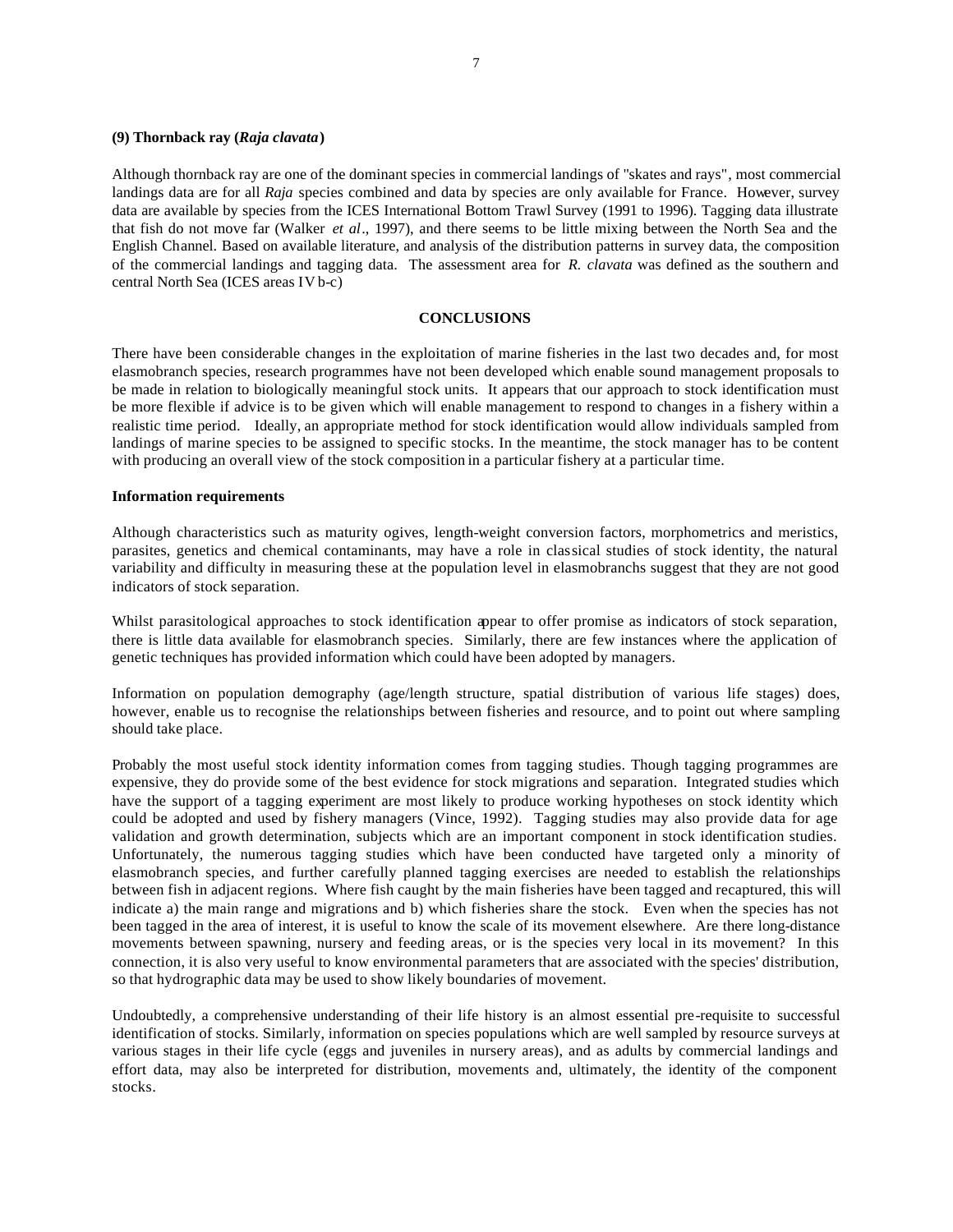Lastly, a good description of the fisheries exploiting the stock is essential, not just to help with stock identity, but to help plan a sampling programme with which appropriate data can be collected for the assessment of stocks in relation to exploitation and biological sustainability.

#### **REFERENCES**

- Beverton, R.J.H. and Bedford, B.C. (1963). The effect on the return rate of condition of fish when tagged. *Int. Comm. Northw. Atl. Fish. Spec. Publ.* **4**: 106-116.
- Carvalho, G. R. and Hauser, L. (1994). Molecular genetics and the stock concept in fisheries. Rev. Fish. Biol. Fish., **4**(3): 326-350.
- Clarke, M.W., Connolly, P.L. and Bracken, J.J. (2001). Aspects of reproduction of the deepwater sharks *Centroscymnus coelolepis* and *Centrophorus squamosus* from west of Ireland and Scotland. *Journal of the Marine Biological Association U K*. **81**: 1019-1029.
- Girard, M. (2000). Distribution et reproduction de deux espèces de requins de grands fonds, les «sikis», *Centrophorus squamosus* et *Centroscymnus coelolepis* exploités dans l'Atlantique Nord-Est. Rennes: L'Ecole Nationale Superieure Agronomique de Rennes, These de Docteur, 214 pp.Grant, W.S. and Utter, F.M. (1984). Biochemical population genetics of Pacific herring (Clupea pallasi). *Can. J. Fish. Aquat. Sci.* **41**: 856-864.

Harden Jones, F.R. (1968). *Fish migration*. Edward Arnold Ltd, London, 325 pp.

- Hareide, N.-R. and G. Garnes (2001). The distribution and catch rates of deep water fish along the Mid-Atlantic Ridge from 43 to 61° N. *Fisheries Research*, **51**: 297-310.
- Heist, E.J. (1999). A Review of Population Genetics in Sharks. In *Life in the Slow Lane: Ecology and Conservation of Long-Lived Marine Animals* (J.A.Musick, ed.). American Fisheries Society Symposium, **23**: 161–168.
- Heist, E.J. and Gold, J.R. (1999). Genetic identification of sharks in the U.S. Atlantic large coastal shark fishery. *Fishery Bulletin*, **97**(1):53–61.
- Heist, E.J.; Musick, J.A. and Graves, J.E. (1996a). Genetic population structure of the shortfin mako (*Isurus oxyrinchus*) inferred from restriction fragment length polymorphism analysis of mitochondrial DNA. *Canadian Journal of Fisheries and Aquatic Sciences*, **53**(3):583–588.
- Heist, E.J.; Musick, J.A. and Graves, J.E. (1996b). Mitochondrial DNA diversity and divergence among sharpnose sharks, *Rhizoprionodon terraenovae*, from the Gulf of Mexico and Mid-Atlantic Bight. *Fishery Bulletin*, **94**(4):664–668.
- Horsted, S.A. (1963). On non-reported recaptures from Danish tagging experiments on cod, Subarea I. Int. Comm. Northw. *Atl. Fish. Spec. Publ.* **4**: 22-25.
- Ihssen, P.E., Booke, H.E., Casselman, J.M., McGlade, J., Payne, N.R. and Utter, F.M. (1981). Stock identification: materials and methods. *Can. J. Fish. Aquat. Sci.* **38**: 1838-1855.
- Jamieson, A. (1974). Genetic 'tags' for marine fish stocks. pp 91-99, In: *Sea Fisheries Research.* Harden Jones, F.R., (Ed.) Elek Science, London 510pp.
- Kohler, N.E., Casey, J.G. and Turner, P.A. (1998). NMFS Cooperative Shark Tagging Program, 1962 –: An atlas of shark tag and recapture data. *Marine Fisheries Review,* **60** (2):1–87.
- Lester, R.J.G. (1990). Reappraisal of the use of parasites for fish stock identification. *Aust. J. Mar. Freshwat. Res.* **41**: 855-864.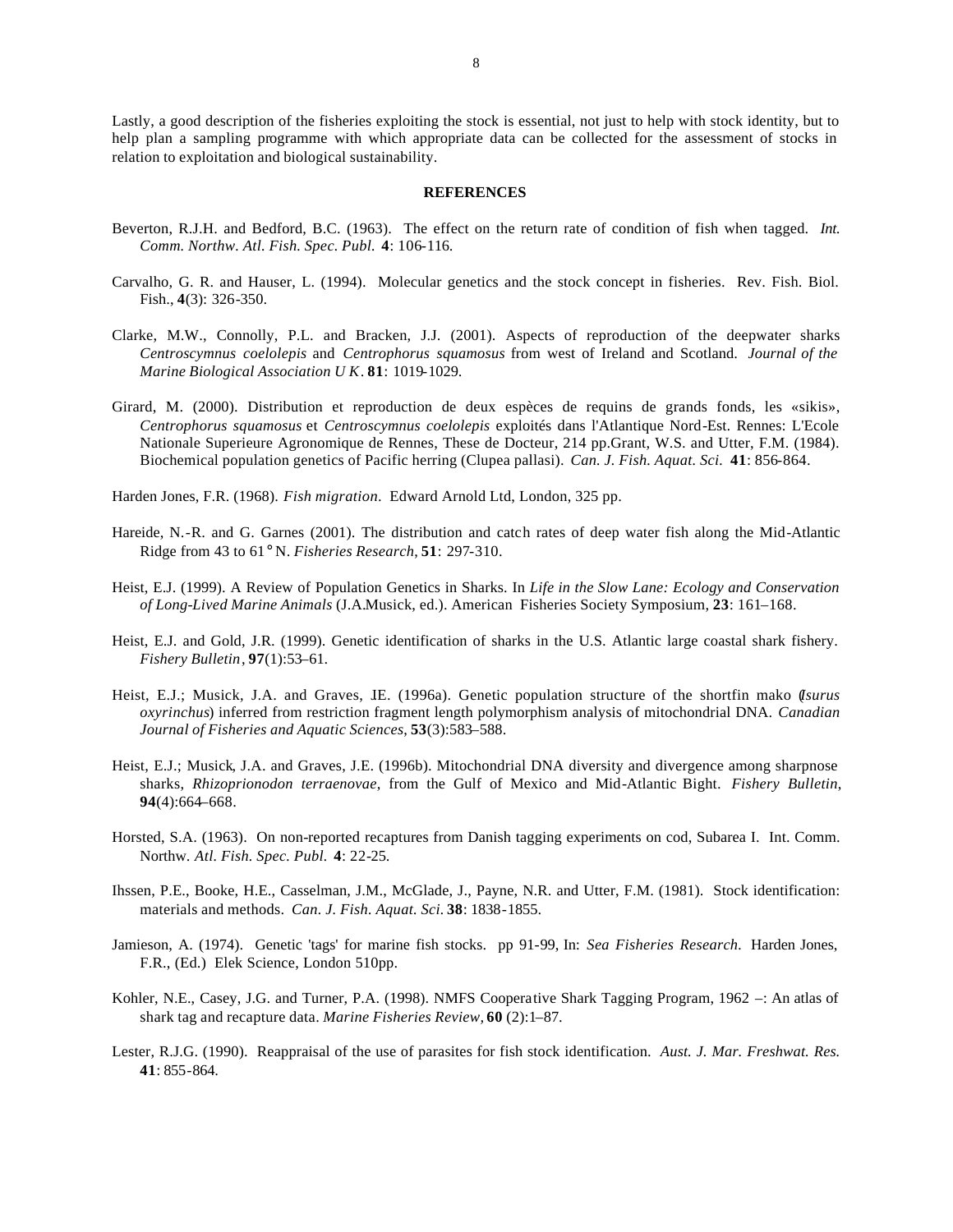- Parker, R.R., Black, E.C. and Larkin, P.A. (1963). Some aspects of fish-marking mortality. *Int. Commn. Northw. Atl. Fish. Spec. Pub.* **4**: 117-122.
- Parker, N.C., Giorgi, A.E., Heidinger, R.C., Jester Jr, D.B., Prince, E.D. and Winans, G.A. (eds) (1991). *Fish marking techniques*. Am. Fish. Soc. Symp. **7**.
- Pawson, M. G.and Jennings, S. (1996). Mini review: "A critique of methods for stock identification in marine capture fisheries." *Fisheries Research*, **25**: 203-217.
- Pawson, M. G., D. F. Kelley and Pickett, G. D. (1987). "The distribution and migrations of bass *Dicentrarchus labrax* L. in waters around England and Wales as shown by tagging". *J. mar. biol. Ass. UK,* **67**: 183-217.
- Ryman, N. (1991). Conservation genetics considerations in fisheries management. *J. Fish Biology*, **39** (A): 211- 224.
- Smith, P.J. (1986). Low genetic variation in sharks (Chondrichthyes). *Copeia*, **1986**(1): 202–207.
- Utter, F. M. (1991). Biochemical genetics and fishery management: an historical perspective. *J. Fish Biology*, **39** (A): 1-20.
- Vince, M.R. (1991). Stock identity in spurdog (*Squalus acanthias* L.) around the British Isles. *Fish. Research*, **12**: 341-354.
- Walker, P. A., Howlett, G. and Millner, R. (1997). Distribution, movement and stock structure of three ray species in the North Sea and eastern English Channel*. ICES J. Marine Science,* **54**: 797 - 808.